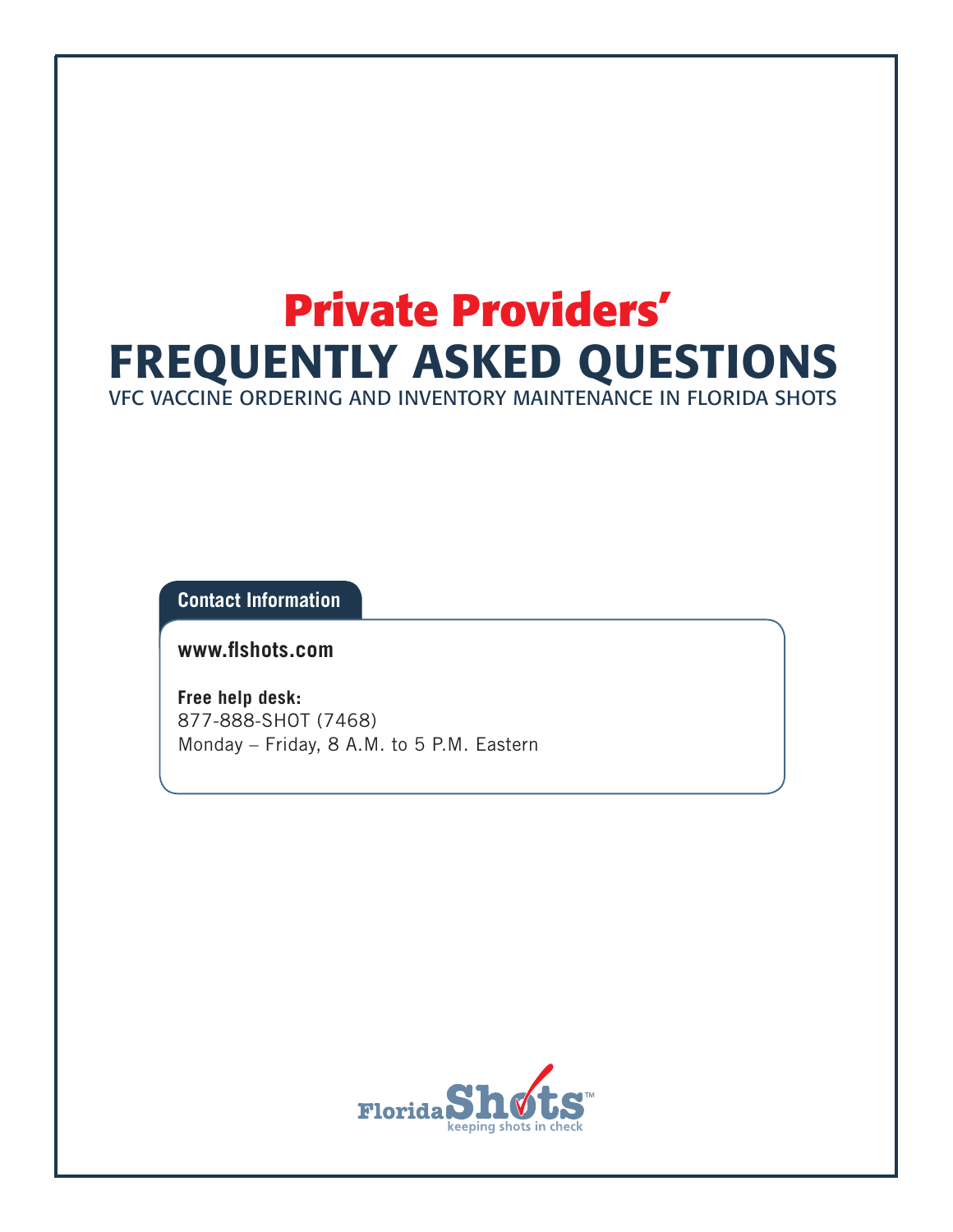# **1.** What changes were implemented in Florida SHOTS regarding VFC vaccine and why were they needed?

The Centers for Disease Control and Prevention (CDC) rolled out a new system for VFC vaccine ordering. The CDC provided all states with a choice to use the new CDC system or to use the state immunization registry at each VFC provider site for direct VFC vaccine orders. Florida elected to use Florida SHOTS for managing VFC vaccine inventory ordering and receipt, calculating doses administered, vaccine accountability, and forecasting vaccine need based on information each site enters into Florida SHOTS. Managing VFC vaccine inventory in Florida SHOTS will eliminate the need for VFC providers to use two different systems and enter data several times for vaccine ordering, receipt, and accountability.

## **2.** There appears to be more emphasis on National Drug Codes (NDC) codes and vaccine lot numbers recently. Why is there an increased focus on this?

The focus on accurate NDC codes and lot numbers is a result of CDC's initiative to achieve greater vaccine accountability for very expensive VFC vaccine. Vaccine that is available through the VFC Program office is provided through CDC's contracts with manufacturers and reflects only certain NDC codes. Only NDC codes that relate to the CDC's contracts should be attributed to the VFC Program vaccine. Florida SHOTS implemented a very easy way for VFC providers to track NDC codes, lot numbers, and expiration dates by automatically accepting these in the system without the need for user data entry. This removes the burden and inaccuracies that result from user data entry and contributes to better vaccine accountability and, very importantly, to a more complete and accurate immunization record for patients.

### **3.** How often should I log in to Florida SHOTS to manage my VFC vaccine?

We highly recommend that you have someone in your practice designated as responsible for ordering, receiving, and managing your VFC vaccine supply. Users with inventory permissions should log in regularly to ensure that there are no pending receipts to accept. A pending receipt is created in Florida SHOTS for each of your pending orders as soon as McKesson ships the vaccine. Not addressing these pending receipts regularly could impact your ordering process and how quickly the VFC Program office is able to complete your order.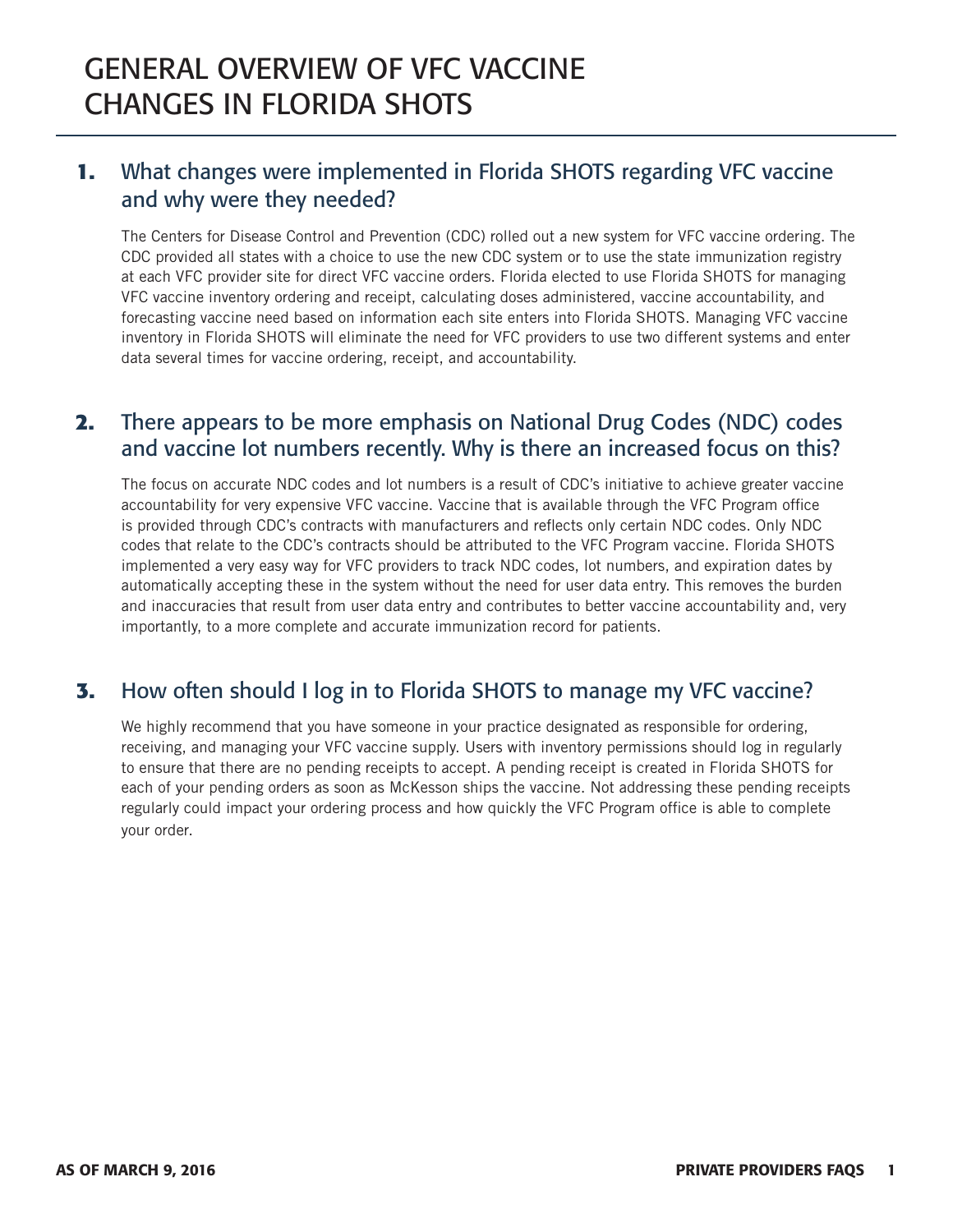## **4.** I have vaccine purchased as part of my private stock vaccine that I used to repay the VFC Program. These lot numbers do not appear in my VFC vaccine inventory but I need to show that this vaccine stock is now VFC vaccine. How do I add lots to my VFC inventory?

VFC vaccine lots that were **not** sent to your site through VFC Program office shipped orders but that are now considered part of your site's VFC vaccine inventory must be added using the "Adjust Inventory" page. Your site must select one of the VFC NDC codes in Florida SHOTS and click "New Lot Number" in order to provide the needed detail on this vaccine.

## **5.**  Can I view my order status in Florida SHOTS?

Yes, if you have inventory roles and privileges assigned to you in Florida SHOTS. You will be able to view the order status from the point of entry into the system all the way to delivery and receipt of the vaccine order.

# **6.**  I work with inventory for multiple VFC sites within my organization. Will I be able to view orders and manage the inventory for all the sites?

Yes, as long as you have the permission needed to manage VFC inventory for all of the sites you work with, you will be able to adjust lots, transfer inventory from site to site, and view each site's orders.

#### **7.**  My organization has a central pharmacy that orders vaccine for our VFC sites. How will these changes affect my organization?

Data has already been updated in Florida SHOTS to indicate which providers have a central pharmacy distribution site. Your shipments (except direct-shipped vaccine) will continue to be ordered and received by your central pharmacy. The central pharmacy will then use the vaccine transfer function within Florida SHOTS to transfer vaccine to your other VFC sites by VFC PIN. These transfers will create a pending receipt at the transfer sites that will need to be acknowledged by the receiving site. Florida SHOTS will track vaccine transferred from one VFC PIN to another through acceptance of the pending receipt.

# **8.**  What is a pending VFC vaccine receipt?

When your VFC vaccine order is approved and processed by the VFC Program office, it is then sent to CDC and from there to McKesson (the central national distributor) for all vaccines except varicella (due to the special handing requirements for the varicella vaccine). Varicella vaccine is shipped directly from the manufacturer (Merck). Once McKesson or Merck fills your order and ships the vaccine, a pending receipt is created automatically in Florida SHOTS. This pending receipt has all relevant information pertaining to your order such as doses, packaging, NDC codes, vaccine lot numbers, expiration dates, and other important information that you need to track inventory. Your site will need to check the vaccine delivered with the pending receipt in Florida SHOTS and accept the pending receipt before future orders can be placed. Since all of the vaccine receipt information is available in Florida SHOTS, the acceptance of a pending receipt automatically provides all the important information you need with minimal data entry. You must simply check the order accuracy and accept the pending receipt. It is that simple. Staff at your site that have inventory permissions in the system will receive reminders of pending receipts each time they sign into Florida SHOTS.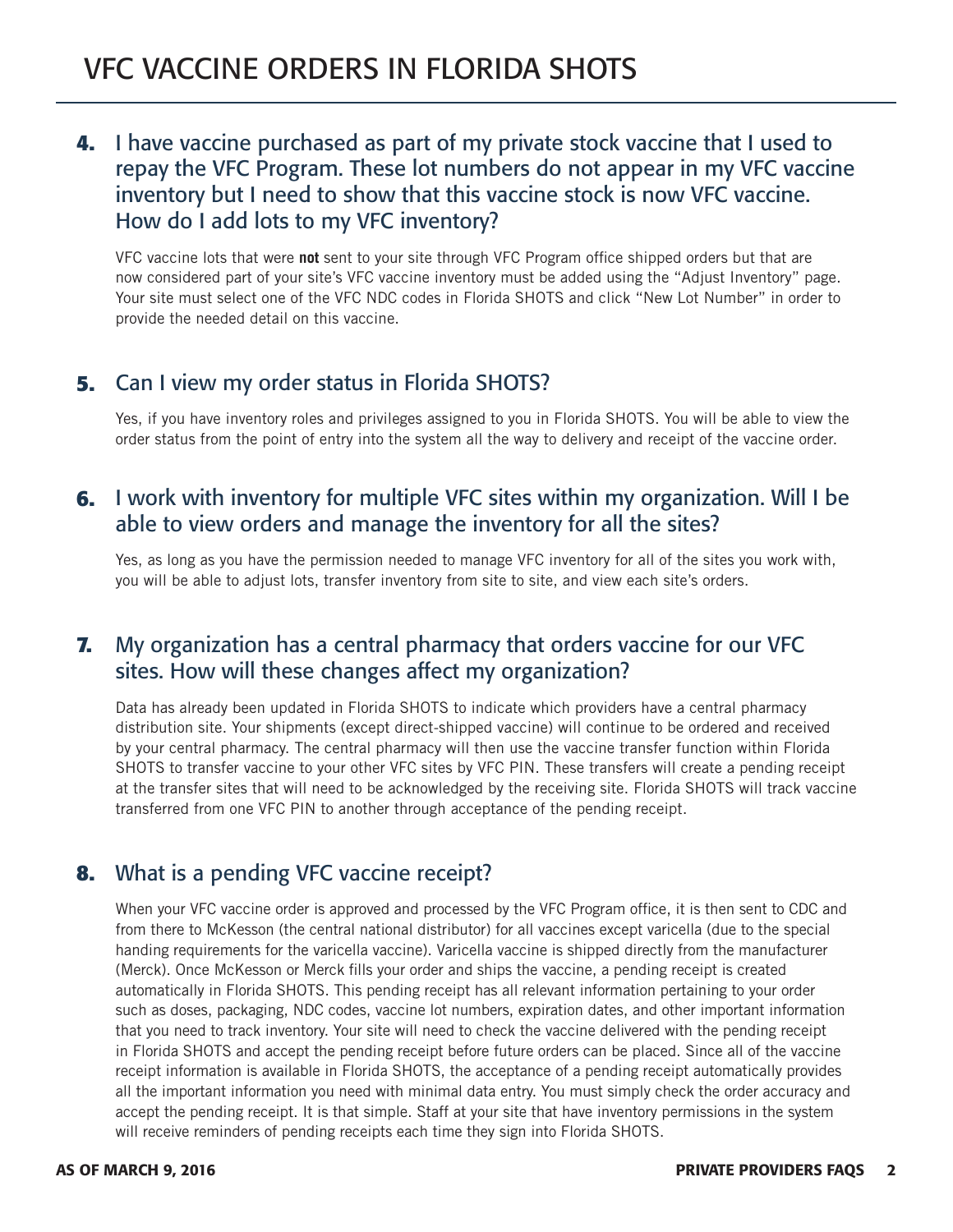### **9.** If I have a pending receipt, can the VFC Program office process my site's next order?

No, the VFC Program office cannot process your site's next order if you have pending receipts. Once your site accepts a pending receipt, inventory is automatically increased. Florida SHOTS will block orders until all pending receipts have been resolved and reflected in your inventory-on-hand balance regardless of the source of the pending receipt (i.e., McKesson, Merck, or another VFC provider PIN).

### **10.** How often will my site have pending receipts?

 may have several pending receipts at any given time. We strongly recommend that you check your shipments for You can have one order request open at a time; however, order requests include many line items for various vaccines. The shipper may send your order in several different packages, which will, in turn, create several pending receipts. Also, any transfers received from other VFC sites are included in your site's pending receipts, so you accuracy (i.e., count doses and verify lot numbers and expiration dates), compare your physical vaccine count with information on the packing slip and with the information in Florida SHOTS pending receipts, then accept shipments received immediately into Florida SHOTS. This will ensure an accurate inventory-on-hand and order requests.

### **11.** Where do I process my transfers?

VFC vaccine transfers are only allowed between one site with a VFC PIN and another site with a VFC PIN. VFC vaccine transfers from one PIN will create pending receipts for the receiving VFC PIN and will appear on that site's pending receipts page. Specific instructions for completing transfers are included in the "Managing Your VFC Vaccine Inventory" training guide.

# **12.** What about adjusting inventory? Does Florida SHOTS provide a "Return and Waste Form" or do I still have to obtain that form through VFC's website?

Adjusting inventory pertains to documenting any wasted, spoiled, or expired vaccine. Florida SHOTS provides each site with the ability to adjust their inventory lots and produce the form that documents inventory adjustments directly from the system. Each site will then report their "Returns and Waste" directly through Florida SHOTS. This will facilitate the receiving of the shipping labels and printing of the packing slip information. Specific instructions for completing inventory adjustments are included in the "Managing Your VFC Vaccine Inventory" training guide.